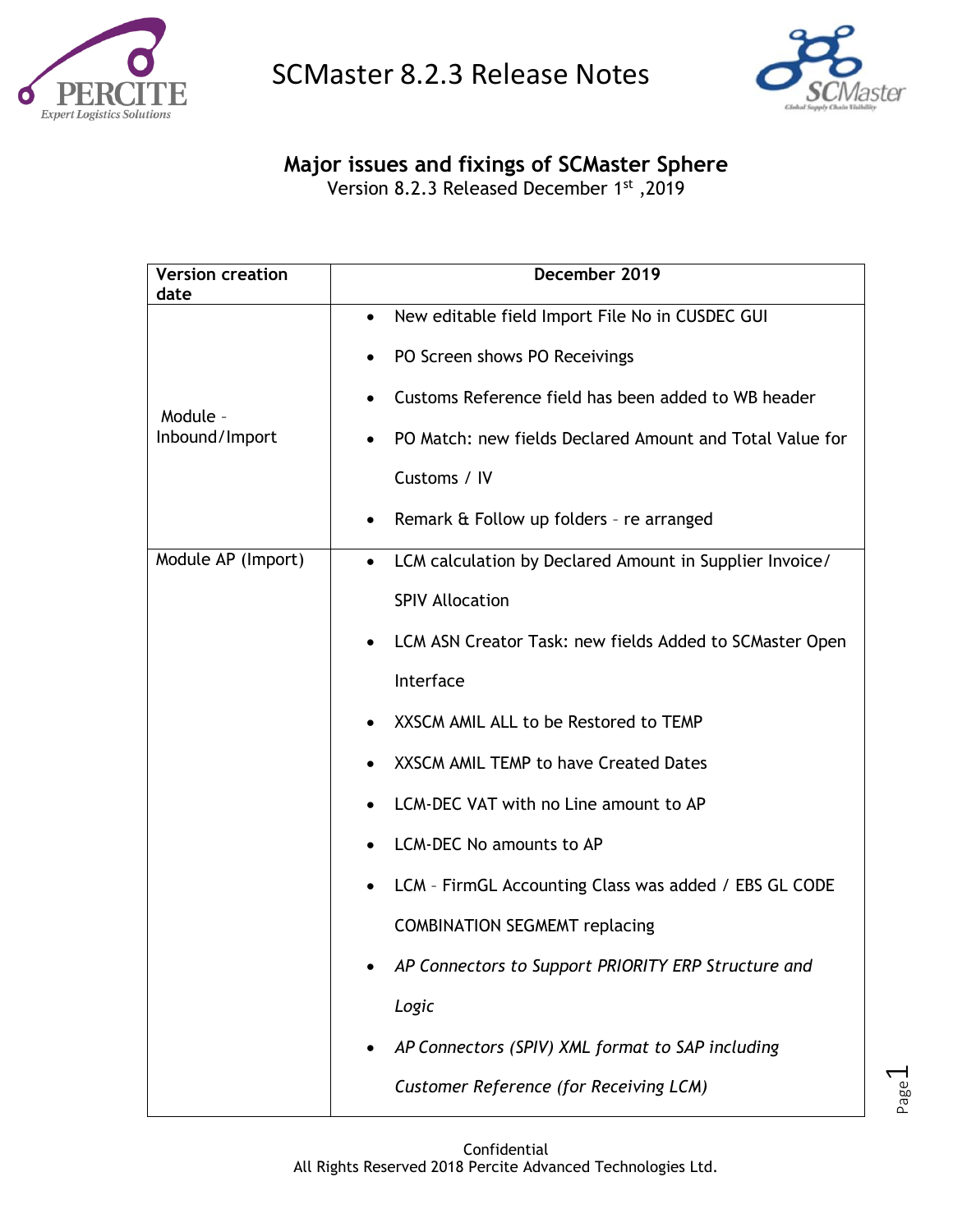



Page  $\mathrel{\sim}$ 

| Module - PO      | PO Screen shows PO Receivings                                         |
|------------------|-----------------------------------------------------------------------|
| Collaboration    | New scheduled task Send PO Backlog to Vendor                          |
|                  | New scheduled task Send Receiving Notification to VS<br>٠             |
|                  | New rules and checks for PO Parties' validation: (see                 |
|                  | attachment)                                                           |
|                  | Order Status Query to allow Search by Status (following               |
|                  | release)                                                              |
|                  | PO Flat TO customs brokers - support INCO Filters and                 |
|                  | Horizon thresholds                                                    |
|                  | Import PO from XXPO Open Interface to be ACK in                       |
|                  | XXPO_ANSWERS_LOG table.                                               |
|                  | Avoidance of Duplicated IF - while getting different                  |
|                  | waybills from LSP with same CB File number.                           |
| Module Export    | Courier WB chargeable weight update fix<br>$\bullet$                  |
| SAM              | SAM provides a fast view of the WB header while auditing<br>$\bullet$ |
|                  | SAM results (following release)                                       |
| <b>BI Module</b> | SAM Analyzer UNMATCHED base currency fixed                            |
|                  | Scmbi_order_fulfillment_v was added                                   |
|                  | SCM BI Shipment View was enhanced to support both Export              |
|                  | & Import Global Report                                                |
| Sysadmin         | WEBLOGIC Transition for both LINUX & WINDOWS servers                  |
|                  | (please refer to SCMaster Transition to Linux/Windows                 |
|                  | OC4J to WebLogic Manual)                                              |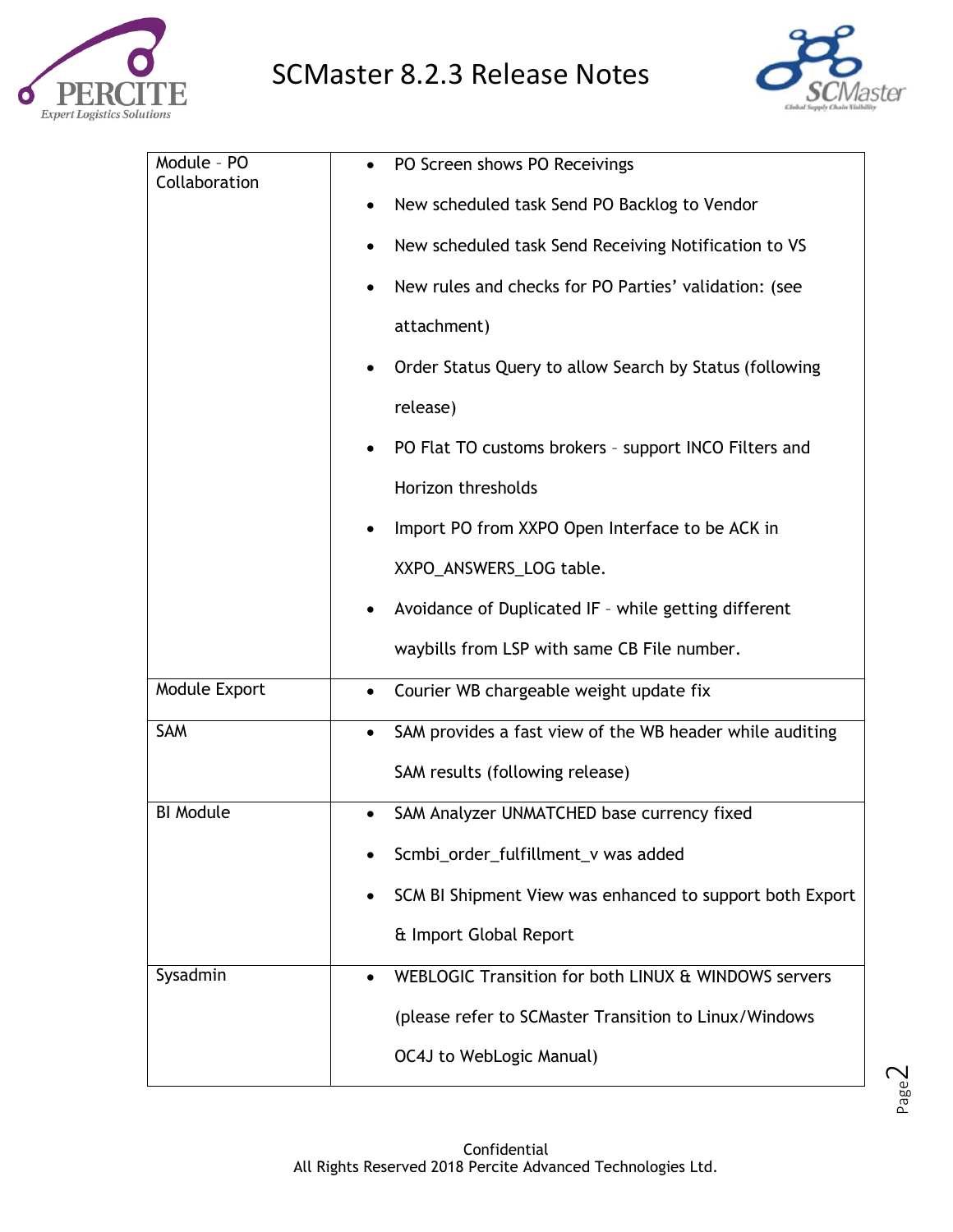



| $\bullet$ | Option to add client's logo to login screen by system |
|-----------|-------------------------------------------------------|
|           | defaults                                              |
| $\bullet$ | Rule Base: Encrypted Exchange Server Passwords was    |
|           | added                                                 |
| $\bullet$ | SCM Version data moved to rules                       |
|           |                                                       |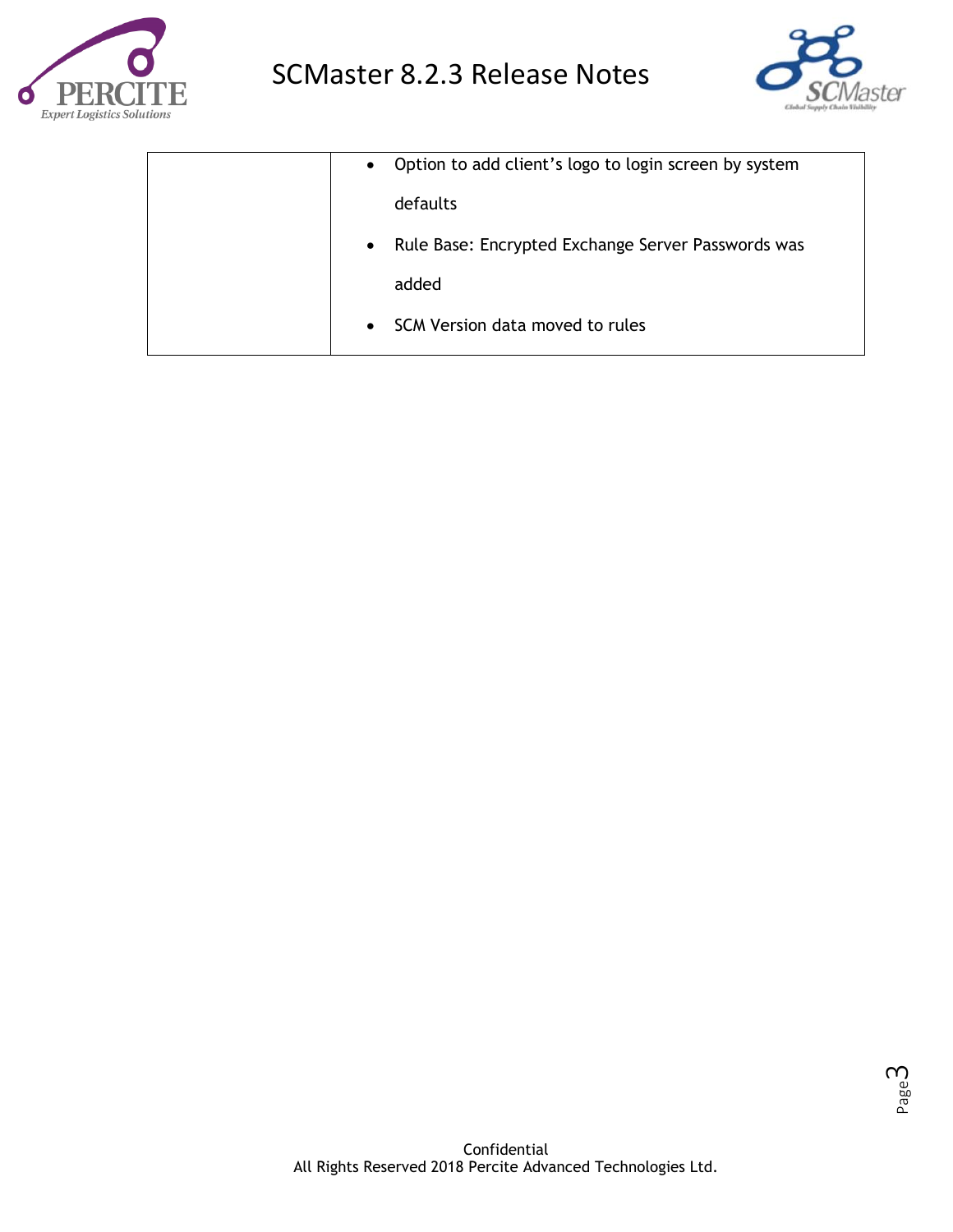



## Attachment 'A'

| <b>ACME LTD</b>           |                       |                    |                                                    | <b>SCMaster Report</b><br><b>Global Shipment Combined</b> |             | <b>Report Date:</b>       | 16-Oct-2019    |           |                     |                   |
|---------------------------|-----------------------|--------------------|----------------------------------------------------|-----------------------------------------------------------|-------------|---------------------------|----------------|-----------|---------------------|-------------------|
| <b>Report Parameters:</b> |                       |                    |                                                    |                                                           |             |                           |                |           |                     |                   |
|                           |                       |                    |                                                    |                                                           |             |                           |                |           |                     |                   |
|                           |                       |                    |                                                    |                                                           |             |                           |                |           |                     |                   |
|                           |                       |                    |                                                    |                                                           |             |                           |                |           |                     |                   |
| <b>INCOterms</b>          | <b>HTS</b><br>$\cdot$ | <b>PickUp</b><br>Ψ | <b>Departed Origin</b><br>$\overline{\phantom{a}}$ | <b>Arrival Destination</b>                                | <b>POD</b>  | <b>Vol (M3)</b><br>↴<br>٠ | AWGT (Kg)<br>٠ | CWGT (Kg) | Freight Cost (\$US) | <b>Landed Cos</b> |
| <b>DDP</b>                | 39070019              | 14-May-2019        |                                                    | 17-May-2019                                               | 20-May-2019 | 0.14                      | 44.00          | 44.00     | 595.73              |                   |
| <b>DDP</b>                | 85217800              | 02-Jul-2019        |                                                    | 02-Jul-2019                                               |             | 0.81                      | 52.00          | 134.50    | 1477.49             |                   |
| <b>DDP</b>                | 7332990000            |                    |                                                    |                                                           |             | 0.85                      | 70.00          | 142.00    | 456.44              |                   |
| EXW                       | 84869000004           | 03-Mar-2019        | 03-Mar-2019                                        | 08-Mar-2019                                               | 10-Mar-2019 | 0.81                      | 89.00          | 135.00    | 190.79              |                   |
| EXW                       | 84715000000           | 04-Mar-2019        | 10-Mar-2019                                        | 08-Mar-2019                                               |             | 0.53                      | 89.00          | 89.00     | 72.98               |                   |
| EXW                       | 90029000008           | 01-Mar-2019        | 03-Mar-2019                                        | 05-Mar-2019                                               | 10-Mar-2019 | 0.02                      | 1.00           | 3.00      | 2.73                |                   |
|                           |                       |                    |                                                    |                                                           |             | 3.15                      | 345.00         | 547.50    | 2,796.16            | 5                 |
|                           |                       |                    |                                                    |                                                           |             |                           |                |           |                     |                   |

| <b>SCMaster Report</b><br><b>Receiving Notification</b>                          |                                                             |            | Report Date: 29-Oct-2019 15:19:36 |                 |     |           |                                          |                         |
|----------------------------------------------------------------------------------|-------------------------------------------------------------|------------|-----------------------------------|-----------------|-----|-----------|------------------------------------------|-------------------------|
| <b>/S Name:</b><br>Import File#:<br>$\mathsf{Waybill#:}$<br><b>Naybill Date:</b> | <b>Sigal Stern</b><br>126604<br>114-15263323<br>12-Oct-2018 |            |                                   |                 |     |           |                                          |                         |
| <b>Vendor Name</b>                                                               | Invoice#                                                    | Order#     | <b>Line</b>                       | <b>Shipment</b> | Qty | Item#     |                                          | <b>Item Description</b> |
| <b>SPX DOLLINGER</b>                                                             | 82641939                                                    | 4000158879 |                                   |                 |     | 25 241018 | LIQUID LEVEL CONTROL FOR MUDPUMP CONTROL |                         |
| <b>SPX DOLLINGER</b>                                                             | 82641939                                                    | 4000158879 |                                   |                 |     | 32 234104 |                                          | (AUF 3583) חיישן למגבר  |
| Best.                                                                            |                                                             |            |                                   |                 |     |           |                                          |                         |

 $[12]$ 

Confidential

Feb 2019